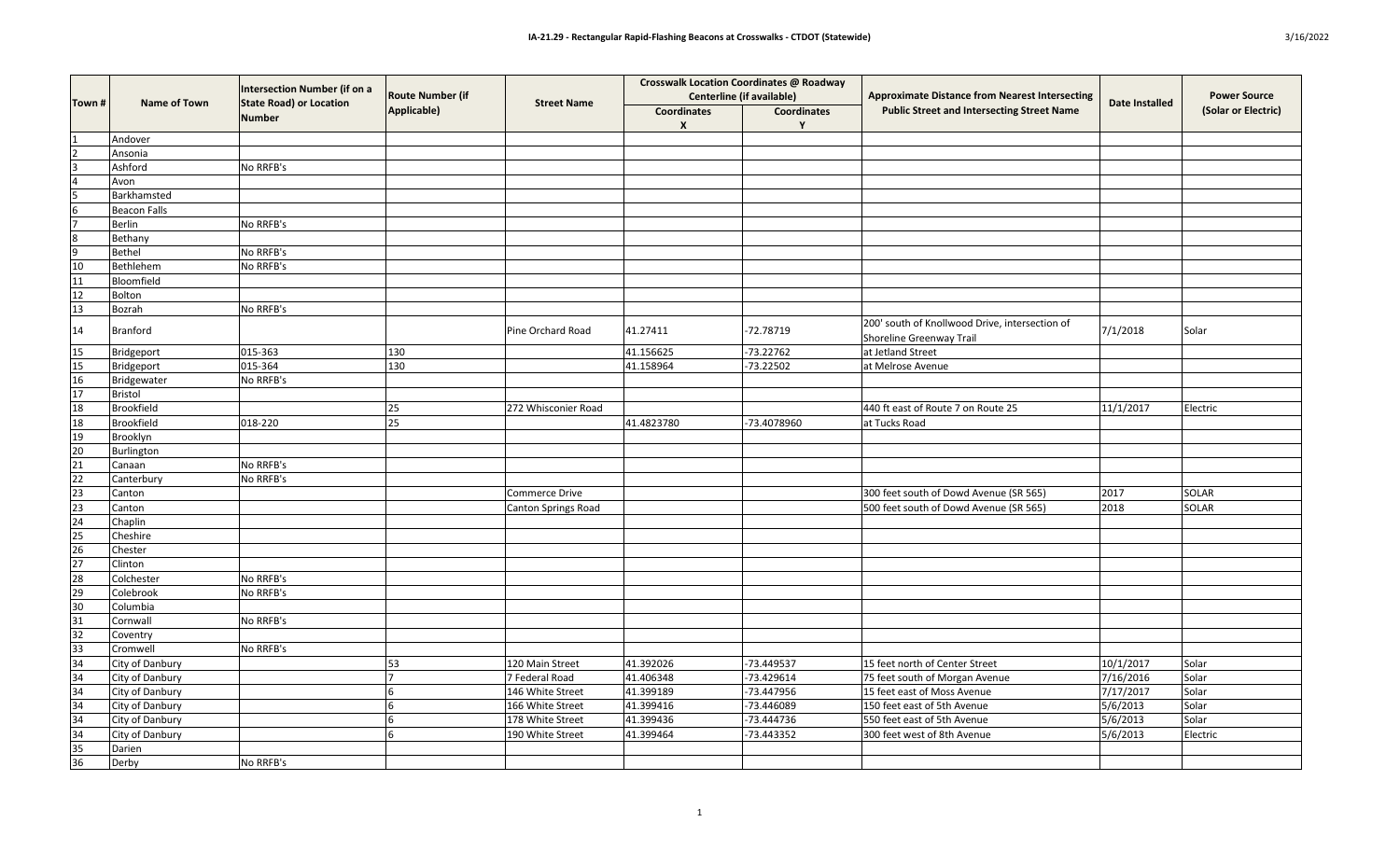|                                                                                  | <b>Name of Town</b>  | <b>Intersection Number (if on a</b><br><b>State Road) or Location</b><br>Number | <b>Route Number (if</b><br>Applicable) | <b>Street Name</b>      | <b>Crosswalk Location Coordinates @ Roadway</b><br><b>Centerline (if available)</b> |                    | <b>Approximate Distance from Nearest Intersecting</b> | <b>Date Installed</b> | <b>Power Source</b> |
|----------------------------------------------------------------------------------|----------------------|---------------------------------------------------------------------------------|----------------------------------------|-------------------------|-------------------------------------------------------------------------------------|--------------------|-------------------------------------------------------|-----------------------|---------------------|
| Town #                                                                           |                      |                                                                                 |                                        |                         | <b>Coordinates</b><br>$\boldsymbol{X}$                                              | <b>Coordinates</b> | <b>Public Street and Intersecting Street Name</b>     |                       | (Solar or Electric) |
| 37                                                                               | Durham               |                                                                                 |                                        |                         |                                                                                     |                    |                                                       |                       |                     |
| $\overline{38}$                                                                  | Eastford             | No RRFB's                                                                       |                                        |                         |                                                                                     |                    |                                                       |                       |                     |
| 39                                                                               | <b>East Granby</b>   |                                                                                 |                                        |                         |                                                                                     |                    |                                                       |                       |                     |
| 40                                                                               | East Haddam          |                                                                                 |                                        |                         |                                                                                     |                    |                                                       |                       |                     |
| 41                                                                               | East Hampton         | No RRFB's                                                                       |                                        |                         |                                                                                     |                    |                                                       |                       |                     |
| 42                                                                               | <b>East Hartford</b> |                                                                                 |                                        |                         |                                                                                     |                    |                                                       |                       |                     |
| 43                                                                               | East Haven           | No RRFB's                                                                       |                                        |                         |                                                                                     |                    |                                                       |                       |                     |
| 44                                                                               | East Lyme            | 044-901                                                                         | 161                                    |                         | 41.368666                                                                           | $-72.210511$       | at East Lyme High School                              |                       |                     |
|                                                                                  | Easton               |                                                                                 |                                        |                         |                                                                                     |                    |                                                       |                       |                     |
| $\frac{45}{46}$                                                                  | East Windsor         |                                                                                 |                                        |                         |                                                                                     |                    |                                                       |                       |                     |
| 47                                                                               | Ellington            |                                                                                 |                                        |                         |                                                                                     |                    |                                                       |                       |                     |
| 48                                                                               | Enfield              |                                                                                 | 190                                    | Taylor Road             | 24'                                                                                 | 19'                | 200' south of Heron Road                              | 6/1/2014              | Solar               |
| 49                                                                               | <b>Essex</b>         |                                                                                 |                                        |                         |                                                                                     |                    |                                                       |                       |                     |
| 50                                                                               | Fairfield            | No RRFB's                                                                       |                                        |                         |                                                                                     |                    |                                                       |                       |                     |
| 51                                                                               | Farmington           | 051-902                                                                         | 177                                    |                         | 41.753757                                                                           | $-72.886771$       | at Depot Place                                        |                       |                     |
|                                                                                  | Franklin             |                                                                                 |                                        |                         |                                                                                     |                    |                                                       |                       |                     |
|                                                                                  | Glastonbury          |                                                                                 |                                        |                         |                                                                                     |                    |                                                       |                       |                     |
| $\frac{52}{53}$ $\frac{53}{54}$                                                  | Goshen               |                                                                                 |                                        |                         |                                                                                     |                    |                                                       |                       |                     |
|                                                                                  | Granby               | No RRFB's                                                                       |                                        |                         |                                                                                     |                    |                                                       |                       |                     |
|                                                                                  | Greenwich            |                                                                                 | 724                                    | <b>Field Point Road</b> |                                                                                     |                    | Town Hall - 220ft northeast of Brookside Dr           | 7/3/2014              | Solar               |
|                                                                                  | Greenwich            |                                                                                 |                                        | Lafayette Place         |                                                                                     |                    | Volunteer Parkng Lot-460ft north of US Route 1        | 3/3/2016              | Solar               |
| 55 56 56 56 57 58                                                                | Greenwich            |                                                                                 |                                        | Sound Beach Avenue      |                                                                                     |                    | St. Savior's Church - 300ft south of Raymond St       | 3/7/2016              | Solar               |
|                                                                                  | Greenwich            |                                                                                 |                                        | Sound Beach Avenue      |                                                                                     |                    | Building #264 - 440ft south of West End Ave           | 8/19/2019             | Solar               |
|                                                                                  | Griswold             |                                                                                 |                                        |                         |                                                                                     |                    |                                                       |                       |                     |
|                                                                                  | Groton               | No RRFB's                                                                       |                                        |                         |                                                                                     |                    |                                                       |                       |                     |
|                                                                                  | Guilford             | No RRFB's                                                                       |                                        |                         |                                                                                     |                    |                                                       |                       |                     |
| $\frac{59}{60}$                                                                  | Haddam               |                                                                                 |                                        |                         |                                                                                     |                    |                                                       |                       |                     |
|                                                                                  | Hamden               |                                                                                 |                                        |                         |                                                                                     |                    |                                                       |                       |                     |
|                                                                                  | Hampton              |                                                                                 |                                        |                         |                                                                                     |                    |                                                       |                       |                     |
| $\frac{61}{62}$<br>$\frac{62}{64}$                                               | Hartford             |                                                                                 |                                        |                         |                                                                                     |                    |                                                       |                       |                     |
|                                                                                  | Hartland             |                                                                                 |                                        |                         |                                                                                     |                    |                                                       |                       |                     |
|                                                                                  | Harwinton            |                                                                                 |                                        |                         |                                                                                     |                    |                                                       |                       |                     |
| $\begin{array}{r}\n\overline{65} \\ \overline{66} \\ \overline{67}\n\end{array}$ | Hebron               |                                                                                 |                                        |                         |                                                                                     |                    | Route 85 at Kinney Street                             | 7/27/2020             |                     |
|                                                                                  | Kent                 | No RRFB's                                                                       |                                        |                         |                                                                                     |                    |                                                       |                       |                     |
|                                                                                  | Killingly            |                                                                                 |                                        |                         |                                                                                     |                    |                                                       |                       |                     |
|                                                                                  | Killingworth         |                                                                                 |                                        |                         |                                                                                     |                    |                                                       |                       |                     |
|                                                                                  | Lebanon              |                                                                                 |                                        |                         |                                                                                     |                    |                                                       |                       |                     |
| 68<br>69<br>70<br>71                                                             | Ledyard              | No RRFB's                                                                       |                                        |                         |                                                                                     |                    |                                                       |                       |                     |
| $\overline{72}$                                                                  | Lisbon               |                                                                                 |                                        |                         |                                                                                     |                    |                                                       |                       |                     |
| 73                                                                               | Litchfield           |                                                                                 |                                        |                         |                                                                                     |                    |                                                       |                       |                     |
| $\overline{74}$                                                                  | Lyme                 |                                                                                 |                                        |                         |                                                                                     |                    |                                                       |                       |                     |
| $\overline{75}$                                                                  | Madison              |                                                                                 |                                        |                         |                                                                                     |                    |                                                       |                       |                     |
| $\overline{76}$                                                                  | Manchester           |                                                                                 |                                        | Hartford Road           | 41° 45' 53.6" N                                                                     | 72° 31' 43.9" W    | west crosswalk at Elm Street                          | 5/18/2017             | solar               |
|                                                                                  | Manchester           |                                                                                 |                                        | Spruce Street           | 41° 46' 15.9" N                                                                     | 72° 30' 58.0" W    | south crosswalk at Florence Street                    | 10/10/2017            | solar               |
| $\frac{76}{76}$                                                                  | Manchester           |                                                                                 |                                        | North School Street     | 41° 47' 53.2" N                                                                     | 72° 31′ 26.0″ W    | 175 feet east of Buckland Alley                       | 10/24/2018            | solar               |
|                                                                                  |                      |                                                                                 |                                        |                         |                                                                                     |                    |                                                       |                       |                     |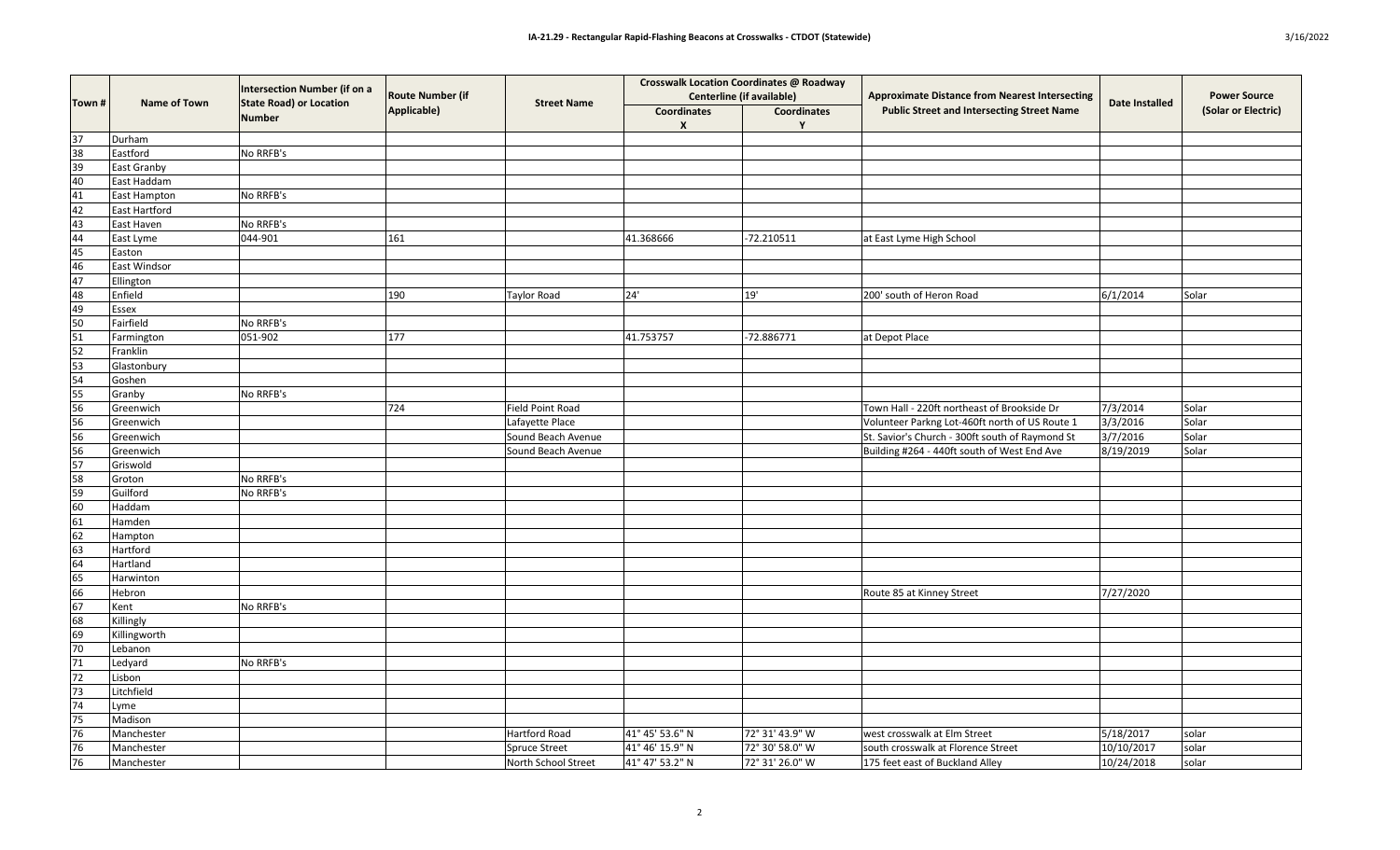| Town #                                                                                                                                                                                                                                                                     | <b>Name of Town</b> | Intersection Number (if on a<br><b>State Road) or Location</b><br>Number | <b>Route Number (if</b><br><b>Applicable</b> ) | <b>Street Name</b>  | <b>Crosswalk Location Coordinates @ Roadway</b><br><b>Centerline (if available)</b> |                    | <b>Approximate Distance from Nearest Intersecting</b> | <b>Date Installed</b> | <b>Power Source</b> |
|----------------------------------------------------------------------------------------------------------------------------------------------------------------------------------------------------------------------------------------------------------------------------|---------------------|--------------------------------------------------------------------------|------------------------------------------------|---------------------|-------------------------------------------------------------------------------------|--------------------|-------------------------------------------------------|-----------------------|---------------------|
|                                                                                                                                                                                                                                                                            |                     |                                                                          |                                                |                     | <b>Coordinates</b><br>X                                                             | <b>Coordinates</b> | <b>Public Street and Intersecting Street Name</b>     |                       | (Solar or Electric) |
| 76                                                                                                                                                                                                                                                                         | Manchester          |                                                                          |                                                | Middle Tpke West    | 41° 46' 57.5" N                                                                     | 72° 31' 49.7" W    | 180 feet west of Hawthorne Street                     | 11/20/2020            |                     |
| $\overline{76}$                                                                                                                                                                                                                                                            | Manchester          |                                                                          |                                                | <b>Tolland Tpke</b> | 41° 48' 1.0" N                                                                      | 72° 32′ 14.1″ W    | west crosswalk at Gianna Dr                           | 6/9/2021              | solar               |
| 76                                                                                                                                                                                                                                                                         | Manchester          |                                                                          |                                                | <b>Tolland Tpke</b> | 41° 47' 55.1" N                                                                     | 72° 32' 25.3" W    | west crosswalk at Oak Forest Dr                       | 6/9/2021              | solar               |
| 76                                                                                                                                                                                                                                                                         | Manchester          |                                                                          |                                                | Main St             | 41° 46' 17.4" N                                                                     | 72° 31′ 15.8" W    | north crosswalk at Birch St                           | 1/11/2022             | solar               |
| 76                                                                                                                                                                                                                                                                         | Manchester          |                                                                          |                                                | Main St             | 41° 46' 22.4" N                                                                     | 72° 31' 16.7" W    | south crosswalk at Brainard Pl                        | 1/11/2022             | solar               |
| $\overline{77}$                                                                                                                                                                                                                                                            | Mansfield           |                                                                          | 195                                            | 1132 Storrs Road    | 41°-47'-48.8"N                                                                      | 72°-14'-14.3"W     | 1060' South of Route 195 and Hanks Hill Road          | 10/15/2015            | Solar               |
| $\overline{77}$                                                                                                                                                                                                                                                            | Mansfield           | 077-242                                                                  | 195                                            |                     | 41.7969170                                                                          | -72.2372690        | at Storrs Cycle Center                                |                       |                     |
| 78                                                                                                                                                                                                                                                                         | Marlborough         |                                                                          |                                                |                     |                                                                                     |                    |                                                       |                       |                     |
| $\frac{79}{80}$                                                                                                                                                                                                                                                            | Meriden             |                                                                          |                                                |                     |                                                                                     |                    |                                                       |                       |                     |
|                                                                                                                                                                                                                                                                            | Middlebury          | No RRFB's                                                                |                                                |                     |                                                                                     |                    |                                                       |                       |                     |
| 81                                                                                                                                                                                                                                                                         | Middlefield         |                                                                          |                                                |                     |                                                                                     |                    |                                                       |                       |                     |
| $\overline{82}$                                                                                                                                                                                                                                                            | Middletown          |                                                                          |                                                |                     |                                                                                     |                    |                                                       |                       |                     |
| 83                                                                                                                                                                                                                                                                         | Milford             |                                                                          |                                                |                     |                                                                                     |                    |                                                       |                       |                     |
| 84                                                                                                                                                                                                                                                                         | Monroe              |                                                                          |                                                |                     |                                                                                     |                    |                                                       |                       |                     |
| 85                                                                                                                                                                                                                                                                         | Montville           | No RRFB's                                                                |                                                |                     |                                                                                     |                    |                                                       |                       |                     |
| 86                                                                                                                                                                                                                                                                         | Morris              | No RRFB's                                                                |                                                |                     |                                                                                     |                    |                                                       |                       |                     |
| 87                                                                                                                                                                                                                                                                         | Naugatuck           | No RRFB's                                                                |                                                |                     |                                                                                     |                    |                                                       |                       |                     |
| 88                                                                                                                                                                                                                                                                         | New Britain         |                                                                          |                                                |                     |                                                                                     |                    |                                                       |                       |                     |
| 89                                                                                                                                                                                                                                                                         | New Canaan          |                                                                          |                                                | Farm Road           | 41.1331                                                                             | $-73.4855$         | Saxe Middle School Driveway                           | 6/30/2013             | Solar               |
| $\frac{89}{89}$                                                                                                                                                                                                                                                            | New Canaan          |                                                                          |                                                | <b>Main Street</b>  | 41.1363                                                                             | $-73.4803$         | Farm Road/Old Norwalk Road                            | 9/30/2018             | Solar               |
|                                                                                                                                                                                                                                                                            | New Canaan          |                                                                          |                                                | <b>Weed Street</b>  | 41.1448                                                                             | $-73.5041$         | <b>Elm Street</b>                                     | 9/30/2018             | Solar               |
| $\frac{89}{89}$                                                                                                                                                                                                                                                            | New Canaan          |                                                                          |                                                | <b>Weed Street</b>  | 41.1485                                                                             | $-73.5062$         | Wahackme Road                                         | 9/30/2018             | Solar               |
|                                                                                                                                                                                                                                                                            | New Canaan          |                                                                          |                                                | Old Norwalk Road    | 41.1366                                                                             | $-73.4743$         | Old Kings Highway                                     | TBI 04/2019           | Solar               |
|                                                                                                                                                                                                                                                                            | New Canaan          |                                                                          |                                                | Elm Street          | 41.1452                                                                             | $-73.5013$         | Kimberly Place                                        | TBI 04/2019           | Solar               |
| $\frac{89}{90}$                                                                                                                                                                                                                                                            | New Fairfield       |                                                                          | 39                                             | 4 Brush Hill Road   | 73 29' 12"W                                                                         | 41 27' 55" N       | 430 ft West of Ball Pond Road (Route 37)              | <b>TBD</b>            | Solar               |
|                                                                                                                                                                                                                                                                            | New Hartford        | No RRFB's                                                                |                                                |                     |                                                                                     |                    |                                                       |                       |                     |
|                                                                                                                                                                                                                                                                            | New Haven           |                                                                          |                                                |                     |                                                                                     |                    |                                                       |                       |                     |
|                                                                                                                                                                                                                                                                            | New Haven           | 092-317                                                                  | 243                                            |                     | 41.3268940                                                                          | -72.9653170        | at Emerson Street                                     |                       |                     |
|                                                                                                                                                                                                                                                                            | Newington           | No RRFB's                                                                |                                                |                     |                                                                                     |                    |                                                       |                       |                     |
|                                                                                                                                                                                                                                                                            | New London          | No RRFB's                                                                |                                                |                     |                                                                                     |                    |                                                       |                       |                     |
|                                                                                                                                                                                                                                                                            | New Milford         |                                                                          |                                                |                     |                                                                                     |                    |                                                       |                       |                     |
|                                                                                                                                                                                                                                                                            | Newtown             | No RRFB's                                                                |                                                |                     |                                                                                     |                    |                                                       |                       |                     |
|                                                                                                                                                                                                                                                                            | Norfolk             |                                                                          |                                                |                     |                                                                                     |                    |                                                       |                       |                     |
|                                                                                                                                                                                                                                                                            | North Branford      |                                                                          |                                                |                     |                                                                                     |                    |                                                       |                       |                     |
|                                                                                                                                                                                                                                                                            | North Canaan        |                                                                          |                                                |                     |                                                                                     |                    |                                                       |                       |                     |
|                                                                                                                                                                                                                                                                            | North Canaan        | 099-901                                                                  |                                                |                     | 42.003504                                                                           | $-73.32825$        | at Magnus Hill                                        |                       |                     |
|                                                                                                                                                                                                                                                                            | North Haven         | No RRFB's                                                                |                                                |                     |                                                                                     |                    |                                                       |                       |                     |
| $\begin{array}{r} \hline 91 \\ \hline 92 \\ \hline 93 \\ \hline 94 \\ \hline 95 \\ \hline 96 \\ \hline 99 \\ \hline 99 \\ \hline 99 \\ \hline 100 \\ \hline 101 \\ \hline 102 \\ \hline 104 \\ \hline 105 \\ \hline 106 \\ \hline 107 \\ \hline 108 \\ \hline \end{array}$ | North Stonington    |                                                                          |                                                |                     |                                                                                     |                    |                                                       |                       |                     |
|                                                                                                                                                                                                                                                                            | Norwalk             |                                                                          |                                                |                     |                                                                                     |                    |                                                       |                       |                     |
|                                                                                                                                                                                                                                                                            | Norwich             |                                                                          |                                                |                     |                                                                                     |                    |                                                       |                       |                     |
|                                                                                                                                                                                                                                                                            | Old Lyme            | No RRFB's                                                                |                                                |                     |                                                                                     |                    |                                                       |                       |                     |
|                                                                                                                                                                                                                                                                            | Old Saybrook        |                                                                          |                                                |                     |                                                                                     |                    |                                                       |                       |                     |
|                                                                                                                                                                                                                                                                            | Orange              | No RRFB's                                                                |                                                |                     |                                                                                     |                    |                                                       |                       |                     |
|                                                                                                                                                                                                                                                                            | Oxford              |                                                                          |                                                |                     |                                                                                     |                    |                                                       |                       |                     |
|                                                                                                                                                                                                                                                                            | Plainfield          |                                                                          |                                                |                     |                                                                                     |                    |                                                       |                       |                     |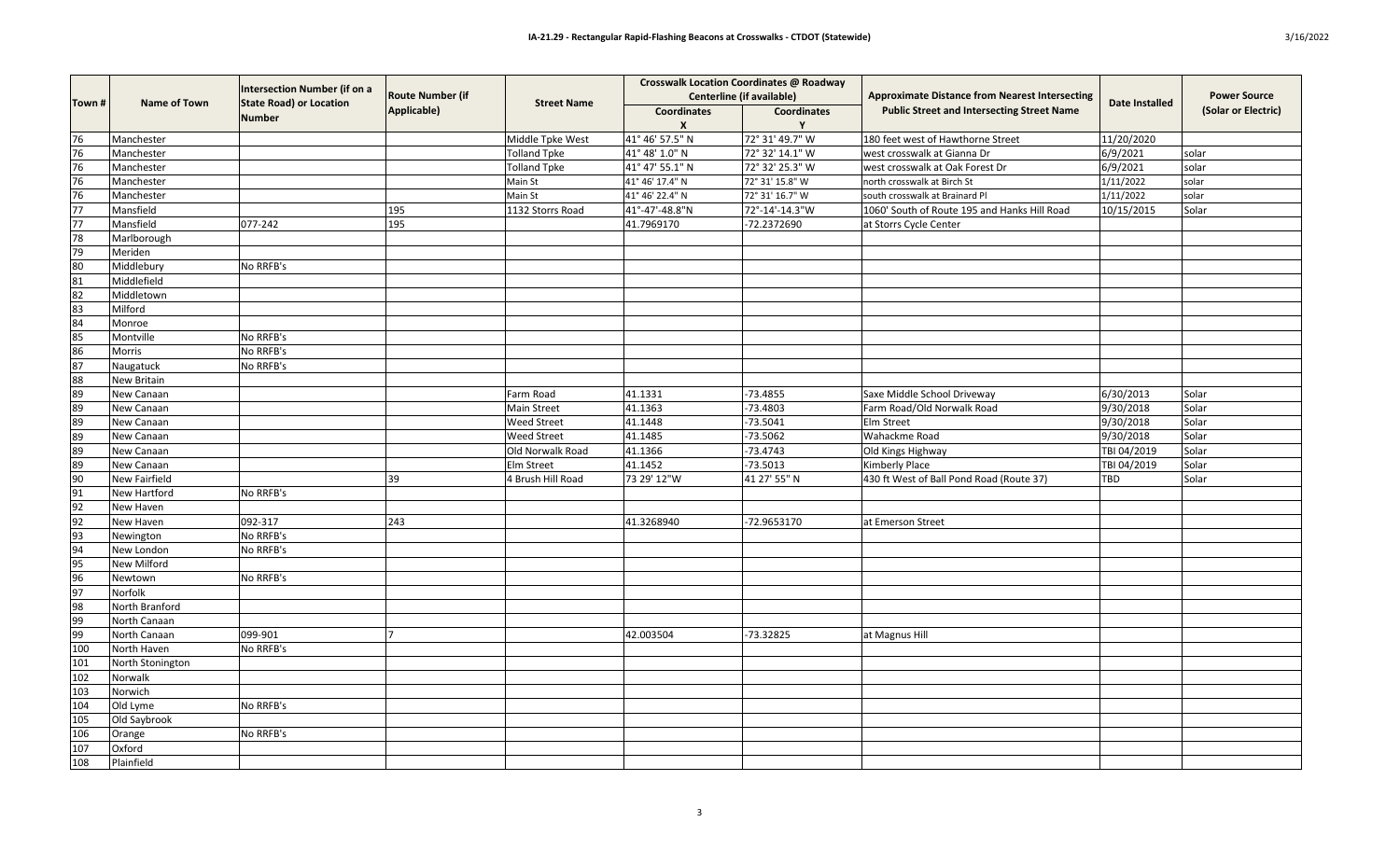| Town # | <b>Name of Town</b> | Intersection Number (if on a<br><b>State Road) or Location</b><br>Number | <b>Route Number (if</b><br>Applicable) | <b>Street Name</b>         |                                        | <b>Crosswalk Location Coordinates @ Roadway</b><br><b>Centerline (if available)</b> | <b>Approximate Distance from Nearest Intersecting</b><br><b>Public Street and Intersecting Street Name</b> | <b>Date Installed</b> | <b>Power Source</b><br>(Solar or Electric) |
|--------|---------------------|--------------------------------------------------------------------------|----------------------------------------|----------------------------|----------------------------------------|-------------------------------------------------------------------------------------|------------------------------------------------------------------------------------------------------------|-----------------------|--------------------------------------------|
|        |                     |                                                                          |                                        |                            | <b>Coordinates</b><br>$\boldsymbol{X}$ | <b>Coordinates</b>                                                                  |                                                                                                            |                       |                                            |
| 109    | Plainville          |                                                                          |                                        |                            |                                        |                                                                                     |                                                                                                            |                       |                                            |
| 110    | Plymouth            |                                                                          |                                        |                            |                                        |                                                                                     |                                                                                                            |                       |                                            |
| 111    | Pomfret             |                                                                          |                                        |                            |                                        |                                                                                     |                                                                                                            |                       |                                            |
| 112    | Portland            | No RRFB's                                                                |                                        |                            |                                        |                                                                                     |                                                                                                            |                       |                                            |
| 113    | Preston             |                                                                          |                                        |                            |                                        |                                                                                     |                                                                                                            |                       |                                            |
| 114    | Prospect            |                                                                          |                                        |                            |                                        |                                                                                     |                                                                                                            |                       |                                            |
| 115    | Putnam              |                                                                          |                                        |                            |                                        |                                                                                     |                                                                                                            |                       |                                            |
| 116    | Redding             |                                                                          |                                        |                            |                                        |                                                                                     |                                                                                                            |                       |                                            |
| 117    | Ridgefield          |                                                                          |                                        |                            |                                        |                                                                                     |                                                                                                            |                       |                                            |
| 118    | <b>Rocky Hill</b>   |                                                                          |                                        |                            |                                        |                                                                                     |                                                                                                            |                       |                                            |
| 119    | Roxbury             |                                                                          |                                        |                            |                                        |                                                                                     |                                                                                                            |                       |                                            |
| 120    | Salem               |                                                                          |                                        |                            |                                        |                                                                                     |                                                                                                            |                       |                                            |
| 121    | Salisbury           | 121-213                                                                  |                                        |                            | 41.943153                              | -73.438083                                                                          | 600' north of Route 112 (Interlaken Road)                                                                  |                       |                                            |
| 121    | Salisbury           | 121-216                                                                  |                                        |                            | 41.9641110                             | -73.4415480                                                                         | at Holley Street                                                                                           |                       |                                            |
| 121    | Salisbury           | 121-217                                                                  |                                        |                            | 41.9655480                             | -73.4401630                                                                         | south of Porter Street                                                                                     |                       |                                            |
| 121    | Salisbury           | 121-218                                                                  |                                        |                            | 41.9636170                             | -73.4400010                                                                         | at Farnam Road                                                                                             |                       |                                            |
| 121    | Salisbury           | 121-901                                                                  | 44                                     |                            | 42.0004050                             | -73.3911180                                                                         | at Salisbury School Drive                                                                                  |                       |                                            |
| 122    | Deep River          |                                                                          |                                        |                            |                                        |                                                                                     |                                                                                                            |                       |                                            |
| 123    | Scotland            |                                                                          |                                        |                            |                                        |                                                                                     |                                                                                                            |                       |                                            |
| 124    | Seymour             |                                                                          |                                        |                            |                                        |                                                                                     |                                                                                                            |                       |                                            |
| 125    | Sharon              |                                                                          |                                        |                            |                                        |                                                                                     |                                                                                                            |                       |                                            |
| 126    | Shelton             |                                                                          |                                        |                            |                                        |                                                                                     |                                                                                                            |                       |                                            |
| 127    | Sherman             |                                                                          |                                        |                            |                                        |                                                                                     |                                                                                                            |                       |                                            |
| 128    | Simsbury            | 128-906P                                                                 | 313                                    | Tariffville Road           | 41d53'47.53" N                         | 72d46'41.87" W                                                                      | 1,300 feet west of Quarry Road                                                                             | TBD                   | Solar                                      |
| 128    | Simsbury            | 128-902                                                                  | 10                                     |                            | 41.868208                              | $-72.806121$                                                                        | at South Drive to Ensign Bickford                                                                          |                       |                                            |
| 128    | Simsbury            |                                                                          |                                        | Iron Horse Boulevard       | 41°52'20.7"N                           | 72°48'00.1"W                                                                        | 70' North of intersection with Jim Gallagher Way                                                           | 9/25/2020             | Solar                                      |
| 128    | Simsbury            |                                                                          |                                        | Iron Horse Boulevard       | 41°52'25.4"N                           | 72°47'58.2"W                                                                        | 50' North of interstion with Wilcox Street                                                                 | 9/25/2020             | Solar                                      |
| 128    | Simsbury            |                                                                          |                                        | Drake Hill Road            | 41°52'12.1"N                           | 72°48'06.5"W                                                                        | At intersection with Iron Horse Boulevard                                                                  | 9/25/2020             | Solar                                      |
| 128    | Simsbury            |                                                                          |                                        | <b>Wolcott Road</b>        | 41°54'43.1"N                           | 72°47'03.3"W                                                                        | 950' Northeast of Wescott Road                                                                             | 9/25/2020             | Solar                                      |
| 128    | Simsbury            |                                                                          |                                        | <b>Stratton Brook Road</b> | 41°51'45.5"N                           | 72°50'24.1"W                                                                        | At Intersection with Town Forest Road                                                                      | 4/8/2021              | Solar                                      |
| 129    | Somers              | No RRFB's                                                                |                                        |                            |                                        |                                                                                     |                                                                                                            |                       |                                            |
| 130    | Southbury           |                                                                          |                                        | Main Street South          |                                        |                                                                                     | west edge of Flood Bridge Road                                                                             | 2014                  | solar                                      |
| 130    | Southbury           | 130-207                                                                  | 172                                    |                            | 41.494209                              | $-73.260017$                                                                        | at Southbury Training School North Drive                                                                   |                       |                                            |
| 130    | Southbury           | 130-220                                                                  | 172                                    |                            | 41.49108                               | -73.261004                                                                          | at Southbury Training School South Drive                                                                   |                       |                                            |
| 131    | Southington         | No RRFB's                                                                |                                        |                            |                                        |                                                                                     |                                                                                                            |                       |                                            |
| 132    | South Windsor       | 132-701                                                                  | 30                                     |                            | 41.8212580                             | -72.5888960                                                                         | at Mill on The River Restaurant                                                                            |                       |                                            |
| 133    | Sprague             |                                                                          |                                        |                            |                                        |                                                                                     |                                                                                                            |                       |                                            |
| 134    | Stafford            |                                                                          |                                        |                            |                                        |                                                                                     |                                                                                                            |                       |                                            |
| 135    | Stamford            | 135-901                                                                  | 106                                    |                            | 41.060219                              | $-73.514015$                                                                        | at Seaton Road                                                                                             |                       |                                            |
| 136    | Sterling            | No RRFB's                                                                |                                        |                            |                                        |                                                                                     |                                                                                                            |                       |                                            |
| 137    | Stonington          |                                                                          |                                        |                            |                                        |                                                                                     |                                                                                                            |                       |                                            |
| 138    | Stratford           |                                                                          |                                        |                            |                                        |                                                                                     |                                                                                                            |                       |                                            |
| 139    | Suffield            | 139-905P                                                                 | 168                                    | Mountain Road              | 1019071.627                            | 919066.8683                                                                         | 55' West of Plantation Drive                                                                               |                       | Solar                                      |
| 139    | Suffield            | 139-904P                                                                 | 168                                    | Mountain Road              | 1022449.625                            | 919047.1483                                                                         | 25' East of Harmon Drive                                                                                   |                       | Solar                                      |
| 139    | Suffield            | 139-903P                                                                 | 168                                    | Mountain Road              | 1023652.066                            | 919118.8256                                                                         | 30' East of Canborne Way                                                                                   |                       | Solar                                      |